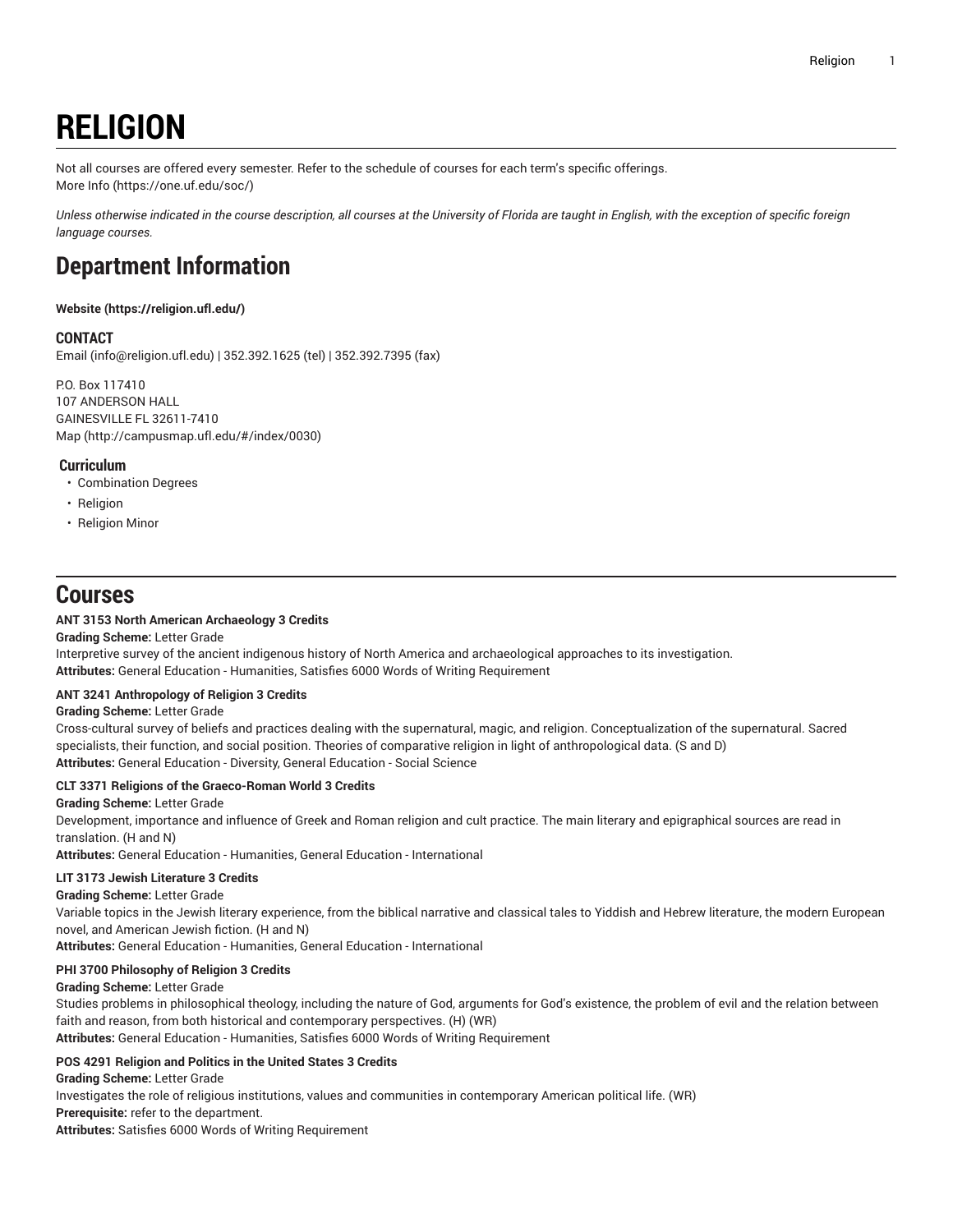# **REL 2071 Sustainability and Religion 3 Credits**

#### **Grading Scheme:** Letter Grade

Examines the relationship between religion and sustainability and explores how the worlds different religious traditions address the social, economic and environmental dimensions of sustainability. Topics include social and environmental justice, sustainable consumption and sustainable agriculture. Case studies highlight multiple religious perspectives, especially in Latin America and south Asia. (H) (WR) **Attributes:** General Education - Humanities, Satisfies 2000 Words of Writing Requirement

# **REL 2104 Environmental Ethics 3 Credits**

# **Grading Scheme:** Letter Grade

Explores competing secular and religious views regarding human impacts on and moral responsibilities toward nature and of the key thinkers and social movements in contention over them. (H) (WR)

**Attributes:** General Education - Humanities, Satisfies 2000 Words of Writing Requirement

#### **REL 2121 American Religious History 3 Credits**

#### **Grading Scheme:** Letter Grade

Historical inquiry into the ideological origins and social context of American religious life. (H and D) **Attributes:** General Education - Diversity, General Education - Humanities

#### **REL 2210 Hebrew Scriptures 3 Credits**

**Grading Scheme:** Letter Grade History, literature, and beliefs of the Israelites from the Biblical text in the light of modern scholarship. (H) **Attributes:** General Education - Humanities

#### **REL 2240 New Testament 3 Credits**

**Grading Scheme:** Letter Grade Introduces various literary, social, and religious contexts of the books of the New Testament. (H) **Attributes:** General Education - Humanities

#### **REL 2300 Introduction to World Religions 3 Credits**

#### **Grading Scheme:** Letter Grade

Origin, historical development, and key figures, concepts, symbols, practices and institutions of Judaism, Christianity, Islam, Hinduism, Buddhism, and East Asian traditions, including Taoism, Shinto, and Confucianism. (H and N) **Attributes:** General Education - Humanities, General Education - International

# **REL 2301 Introduction to Hindu Culture 3 Credits**

**Grading Scheme:** Letter Grade History, performing arts, and cultural expressions of the Hindu traditions of India and in the diaspora.

# **REL 2315 Religion in Asia 3 Credits**

# **Grading Scheme:** Letter Grade

Studies the religious dimensions of human culture, focusing on Asia: Hinduism, Buddhism, Confucianism, Taoism, Shinto. (H and N) (WR) **Attributes:** General Education - Humanities, General Education - International, Satisfies 2000 Words of Writing Requirement

# **REL 2341 Introduction to Buddhism 3 Credits**

**Grading Scheme:** Letter Grade Introduces doctrines, practices, and institutions that shaped the essential identity of Buddhism as a pan-Asian religion that transcended ethic, cultural, and linguistic boundaries. (H)

**Attributes:** General Education - Humanities

#### **REL 2362 Introduction to Islam 3 Credits**

#### **Grading Scheme:** Letter Grade

Historical introduction to Islamic tradition. The foundational elements of the tradition, based on the life of Prophet Muhammad and the text of the Qur'an and on an examination of subsequent Islamic expressions. (H and N) **Attributes:** General Education - Humanities, General Education - International

#### **REL 2388 Indigenous Religions of the Americas 3 Credits**

#### **Grading Scheme:** Letter Grade

Religious values, attitudes, and norms of Native American peoples within the United States. (H) (WR) **Attributes:** General Education - Diversity, General Education - Humanities, Satisfies 4000 Words of Writing Requirement

#### **REL 2502 Introduction to Christianity 3 Credits**

#### **Grading Scheme:** Letter Grade

Includes origins and development of Christianity, beliefs and rituals, global diversity, Christianity-inspired literature, and engagement with contemporary cultural issues.

# **REL 2600 Jews, Judaism, and Jewishness 3 Credits**

**Grading Scheme:** Letter Grade

Multidisciplinary approach to the Jewish experience from its Biblical origins to modern times.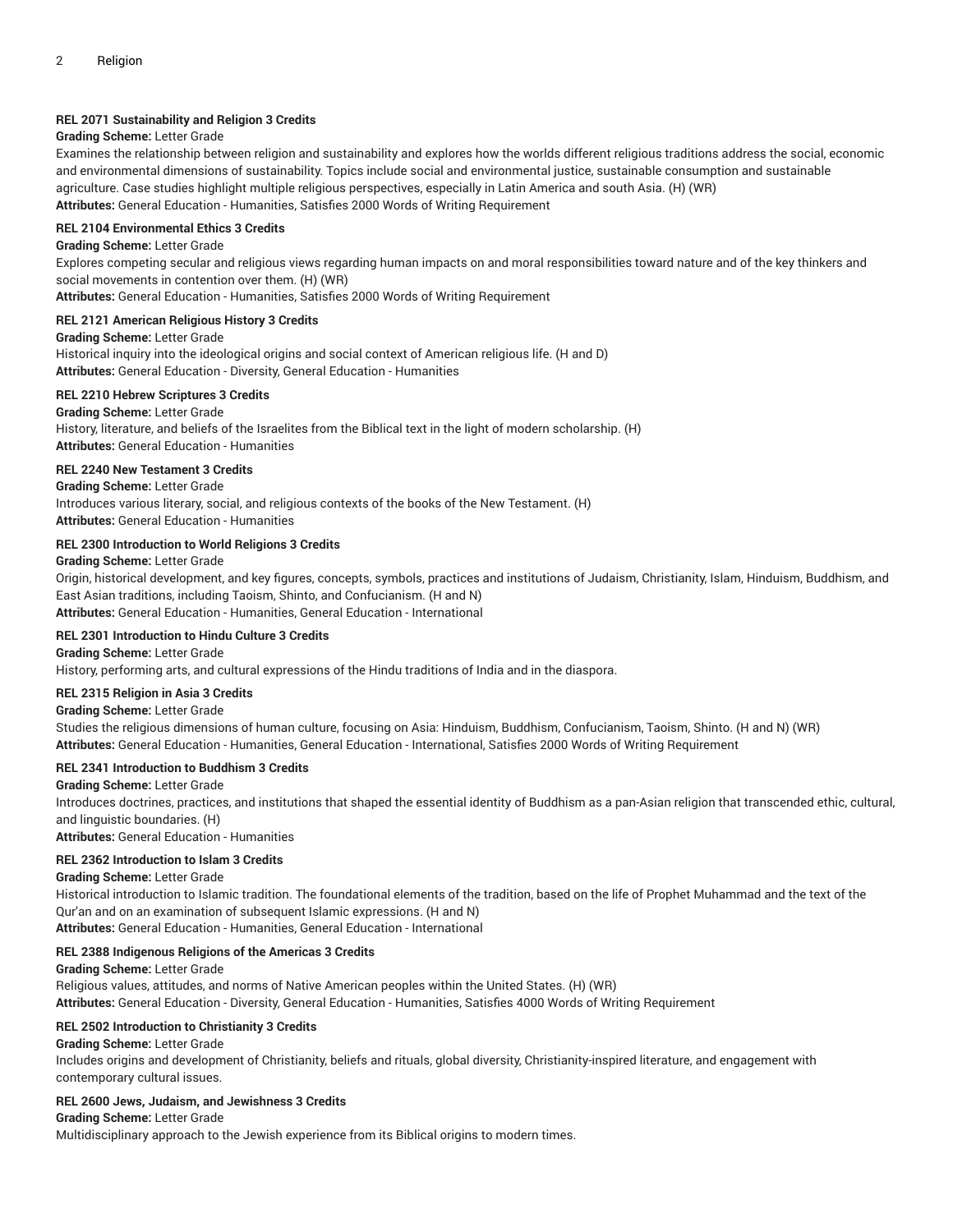#### **REL 2930 Topics in Religion 3 Credits**

**Grading Scheme:** Letter Grade Variable topics at an introductory level. (H) **Attributes:** General Education - Humanities

#### **REL 3022 Myth and Ritual 3 Credits**

#### **Grading Scheme:** Letter Grade

Theory and method in the anthropological and religious studies of myths, rituals, religious specialists, and religious movements using examples from cultures throughout the world.

**Attributes:** General Education - Humanities, Satisfies 4000 Words of Writing Requirement

# **REL 3076 Cults and New Religious Movements 3 Credits**

### **Grading Scheme:** Letter Grade

Investigates significant new religious movements such as the People's Temple and the Branch Davidians. The origins, internal structure, popularity, and functioning of these movements as well as claims of manipulation and discrimination. (S)

**Attributes:** General Education - Social Science

# **REL 3082 Global Ethics 3 Credits**

#### **Grading Scheme:** Letter Grade

Explores ethical dimensions of global social, political, and environmental issues. Introduction to and application of diverse theoretical approaches in philosophical and religion ethics to contemporary global issues such as human rights, war and peace, climate change, and public health. **Attributes:** General Education - Humanities, General Education - International, Satisfies 2000 Words of Writing Requirement

#### **REL 3098 Religion Medicine and Healing 3 Credits**

**Grading Scheme:** Letter Grade

Non-conventional healers and healing practices in religious traditions around the globe.

**Prerequisite:** sophomore standing or higher.

**Attributes:** General Education - Humanities, General Education - International, Satisfies 2000 Words of Writing Requirement

#### **REL 3099 Spirituality and Health Care 3 Credits**

**Grading Scheme:** Letter Grade

Investigation of the relationship between religious and spiritual beliefs, alternative and traditional medical practice, and Western biomedicine, in historical and contemporary context.

**Prerequisite:** sophomore standing or higher.

**Attributes:** General Education - Humanities, Satisfies 4000 Words of Writing Requirement

#### **REL 3108 Religion and Food 3 Credits**

**Grading Scheme:** Letter Grade

Explores the relationship between food and religion by investigating food in the context of specific religious traditions, such as Hinduism, and examines food as a moral and ethical category in religious and secular contexts, e.g., organic and locavore. (D and H) (WR) **Attributes:** General Education - Diversity, General Education - Humanities, Satisfies 2000 Words of Writing Requirement

#### **REL 3120 Religion and the American Immigrant Experience 3 Credits**

**Grading Scheme:** Letter Grade

Offers a survey of the roles that religion has played in some significant movements of people into and out of the U.S. from the pre-Colonial period to the present.

#### **REL 3136 Global Religions in the United States 3 Credits**

**Grading Scheme:** Letter Grade

Investigates the religious lives of post-1965 Hindu, Muslim, Buddhist and Global Christian immigrants from Latin America, Asia, the Middle East, and Africa and their interactions with American society.

**Prerequisite:** Sophomore Standing.

**Attributes:** General Education - Humanities, General Education - International, Satisfies 4000 Words of Writing Requirement

#### **REL 3139 African-American Religion 3 Credits**

#### **Grading Scheme:** Letter Grade

Interdisciplinary study of African-American religious experience from its beginnings in the 17th century to the present. (H) **Attributes:** General Education - Humanities

#### **REL 3140 Religion and Society 3 Credits**

#### **Grading Scheme:** Letter Grade

Interaction of religion and social institutions; the ways religious groups influence and are influenced by the socio-cultural environment. (S) (WR) **Attributes:** General Education - Social Science, Satisfies 6000 Words of Writing Requirement

#### **REL 3148 Religion and Violence 3 Credits**

#### **Grading Scheme:** Letter Grade

Explores the problem of violence that springs from religious roots in Western, Asian, African, and Native American traditions. (H and N) (WR) **Attributes:** General Education - Humanities, General Education - International, Satisfies 4000 Words of Writing Requirement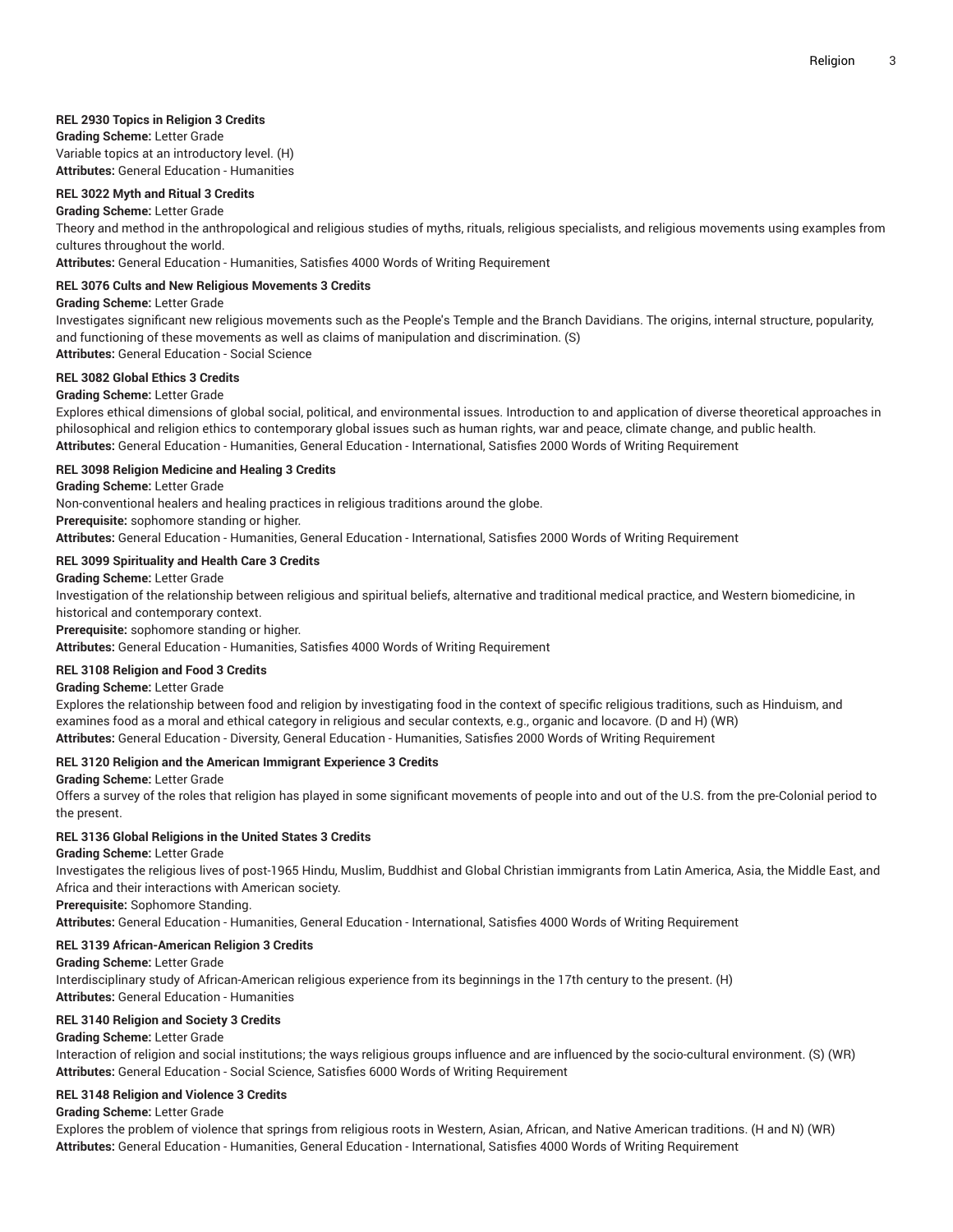# **REL 3160 Religion and Science 3 Credits**

#### **Grading Scheme:** Letter Grade

Examines the relationship between religion, science, and philosophy in different religious traditions, focusing on the West. (H) (WR) **Prerequisite:** sophomore standing or higher.

**Attributes:** General Education - Humanities, Satisfies 4000 Words of Writing Requirement

#### **REL 3171 Ethics in America 3 Credits**

#### **Grading Scheme:** Letter Grade

Examines ethical issues facing contemporary U.S. society, with a focus on cultural and religious diversity. Introduces major religious and philosophical frameworks as ways of understanding and addressing these issues. (D)

**Prerequisite:** sophomore standing or higher.

**Attributes:** General Education - Diversity, General Education - Humanities, Satisfies 2000 Words of Writing Requirement

#### **REL 3191 Death and the Afterlife: Perspectives from World Religions 3 Credits**

#### **Grading Scheme:** Letter Grade

Examines conceptions of death and the afterlife from the perspectives of various religious traditions and popular culture. Considers certain ethical issues related to death and how some American religious traditions engage with such issues. **Prerequisite:** sophomore standing or higher.

#### **REL 3213 Hebrew Bible as Literature 3 Credits**

**Grading Scheme:** Letter Grade Intensive introduction to the literary study of the Hebrew Bible within the context of ancient Near Eastern literature and history.

#### **REL 3249 The Christian Gospels 3 Credits**

#### **Grading Scheme:** Letter Grade

Redaction-critical study of selected portions of the canonical Gospels with particular attention to the development of traditions about Jesus in the earliest church. (H) (WR)

**Prerequisite:** REL 2210 or REL 2240, or instructor permission.

**Attributes:** General Education - Humanities, Satisfies 6000 Words of Writing Requirement

#### **REL 3252 Acts, Paul, and Early Christianity 3 Credits**

#### **Grading Scheme:** Letter Grade

Examines the narrative of the beginning of Christianity according to the Book of Acts, especially as it describes the career of Paul. The second half focuses on the letters of Paul as an alternative source for understanding the earliest forms of Christianity. (H) (WR) **Prerequisite:** REL 2210 or REL 2240, or instructor permission.

**Attributes:** General Education - Humanities, Satisfies 6000 Words of Writing Requirement

#### **REL 3291 Gender and the Hebrew Bible 3 Credits**

**Grading Scheme:** Letter Grade

Critical examination of the literary representation and historical realities of gender and sexuality in ancient Israel through close readings of selected texts from the Hebrew Bible.

#### **REL 3294 Apocalypticism 3 Credits**

#### **Grading Scheme:** Letter Grade

Explores Jewish and Christian apocalypticism through a survey of apocalyptic texts from the Hebrew Bible, Second Temple Jewish literature (including the Dead Sea Scrolls), and the New Testament. (H)

**Attributes:** General Education - Humanities

# **REL 3318 Chinese Religions 3 Credits**

**Grading Scheme:** Letter Grade Comprehensive historical survey of the main religious traditions in China, with focus on Confucianism, Taoism, and Buddhism.

#### **REL 3321 Early Judaism and Christianity 3 Credits**

#### **Grading Scheme:** Letter Grade

Examines the Jewish-Christian encounter. The historical interaction between Judaism and Christianity including how each group symbolized the other, and the practical implications of the representations. (H and N) (WR)

**Attributes:** General Education - Humanities, General Education - International, Satisfies 6000 Words of Writing Requirement

#### **REL 3330 Religions of India 3 Credits**

**Grading Scheme:** Letter Grade

Historical look at the major religious traditions of the Indian subcontinent. (H and N) (WR)

**Attributes:** General Education - Humanities, General Education - International, Satisfies 6000 Words of Writing Requirement

#### **REL 3336 Religion in Modern India 3 Credits**

**Grading Scheme:** Letter Grade

Studies religious traditions of India and their interpretation in relation to conditions of the modern world. (H and N) (WR) **Attributes:** General Education - Humanities, General Education - International, Satisfies 6000 Words of Writing Requirement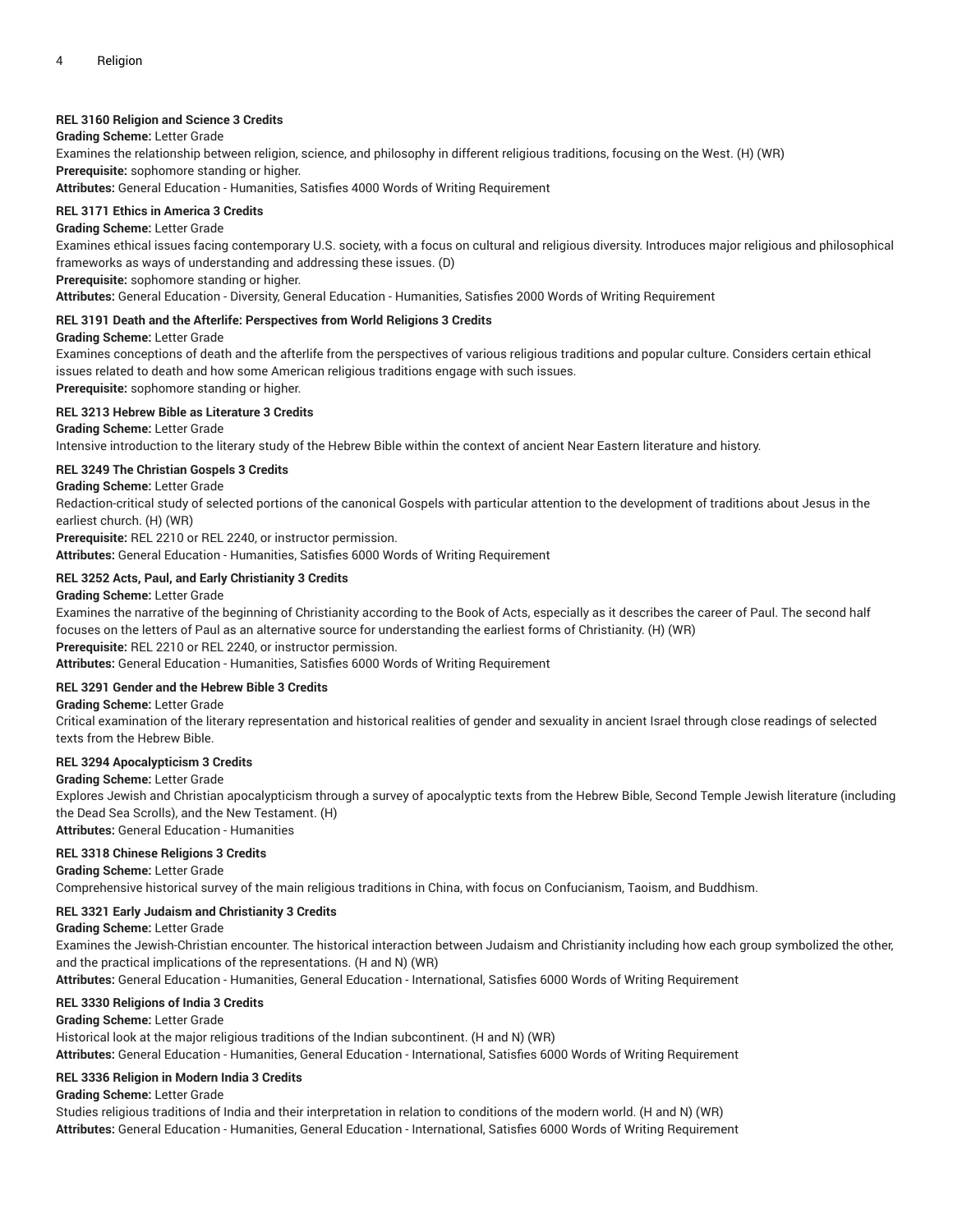# **REL 3370 Religions of Africa 3 Credits**

### **Grading Scheme:** Letter Grade

Religion and culture in Africa, the encounter of Islam and Christianity with indigenous religions, and diasporic reformulations. (H and N) (WR) **Attributes:** General Education - Humanities, General Education - International, Satisfies 6000 Words of Writing Requirement

#### **REL 3381 Religion in Latin America 3 Credits**

# **Grading Scheme:** Letter Grade

Main religious traditions in Latin America: native religions, Catholicism in its various forms, Protestantism, and African-based religions. (H and N) **Attributes:** General Education - Humanities, General Education - International

#### **REL 3463 God: Beliefs, Concepts, Issues 3 Credits**

#### **Grading Scheme:** Letter Grade

Investigates central issues connected with the concept of God in Western religious traditions. Topics include arguments for the existence of God, the problem of evil, theodicy, faith, and reason. (H) **Attributes:** General Education - Humanities

#### **REL 3492 Religion Ethics and Nature 3 Credits**

#### **Grading Scheme:** Letter Grade

Religious perspectives on nature and the environment that focus on different theological understandings of the natural world; approaches to using natural resources and efforts to understand human responsibility for the realm of nature. (H) **Attributes:** General Education - Humanities, Satisfies 2000 Words of Writing Requirement

#### **REL 3931 Junior Seminar 3 Credits**

**Grading Scheme:** Letter Grade Intensive introduction to the study of religion. Required of all religion majors during the junior year.

#### **REL 3938 Special Topics in Religion 3 Credits**

**Grading Scheme:** Letter Grade Special topics in religion. (H) (WR) **Attributes:** General Education - Humanities, Satisfies 6000 Words of Writing Requirement

#### **REL 4092 Ethics, Utopias and Dystopias 3 Credits**

**Grading Scheme:** Letter Grade Examines relationships between ethics and utopias in literature, religious communities, and millenarian movements. (H) (WR) **Prerequisite:** instructor permission. **Attributes:** General Education - Humanities, Satisfies 2000 Words of Writing Requirement

# **REL 4103 Religion and Nature in North America 3 Credits**

**Grading Scheme:** Letter Grade Investigates ways that religion and nature have evolved and influenced one another during the cultural, political, and environmental history of North America since European contact. (H) **Attributes:** General Education - Humanities

# **REL 4141 Religion and Social Change 3 Credits**

**Grading Scheme:** Letter Grade

Investigates diverse relations between religion and processes of social change. Uses both theoretical and ethnographic case studies to explore issues raised by religion's social role in the U.S., Britain, Asia, Latin America, and Africa. (S) (WR)

**Attributes:** General Education - Social Science, Satisfies 4000 Words of Writing Requirement

#### **REL 4145 Women in Religion and Society 3 Credits**

#### **Grading Scheme:** Letter Grade

Provides an understanding of both the oppressive and liberatory aspects for women of the three monotheistic religions: Judaism, Christianity, and Islam.

**Prerequisite:** instructor permission.

#### **REL 4177 Special Topics in Religion and Ethics 3 Credits**

**Grading Scheme:** Letter Grade Special topics in religion and ethics. (WR) **Attributes:** Satisfies 6000 Words of Writing Requirement

# **REL 4188 Environmental Values and Practice 3 Credits**

# **Grading Scheme:** Letter Grade

Examines the ethical, religious, and political dimensions of the relationship between ideas and practices, including the divergence between expressed values and actual practices, and some possible reasons for this divergence.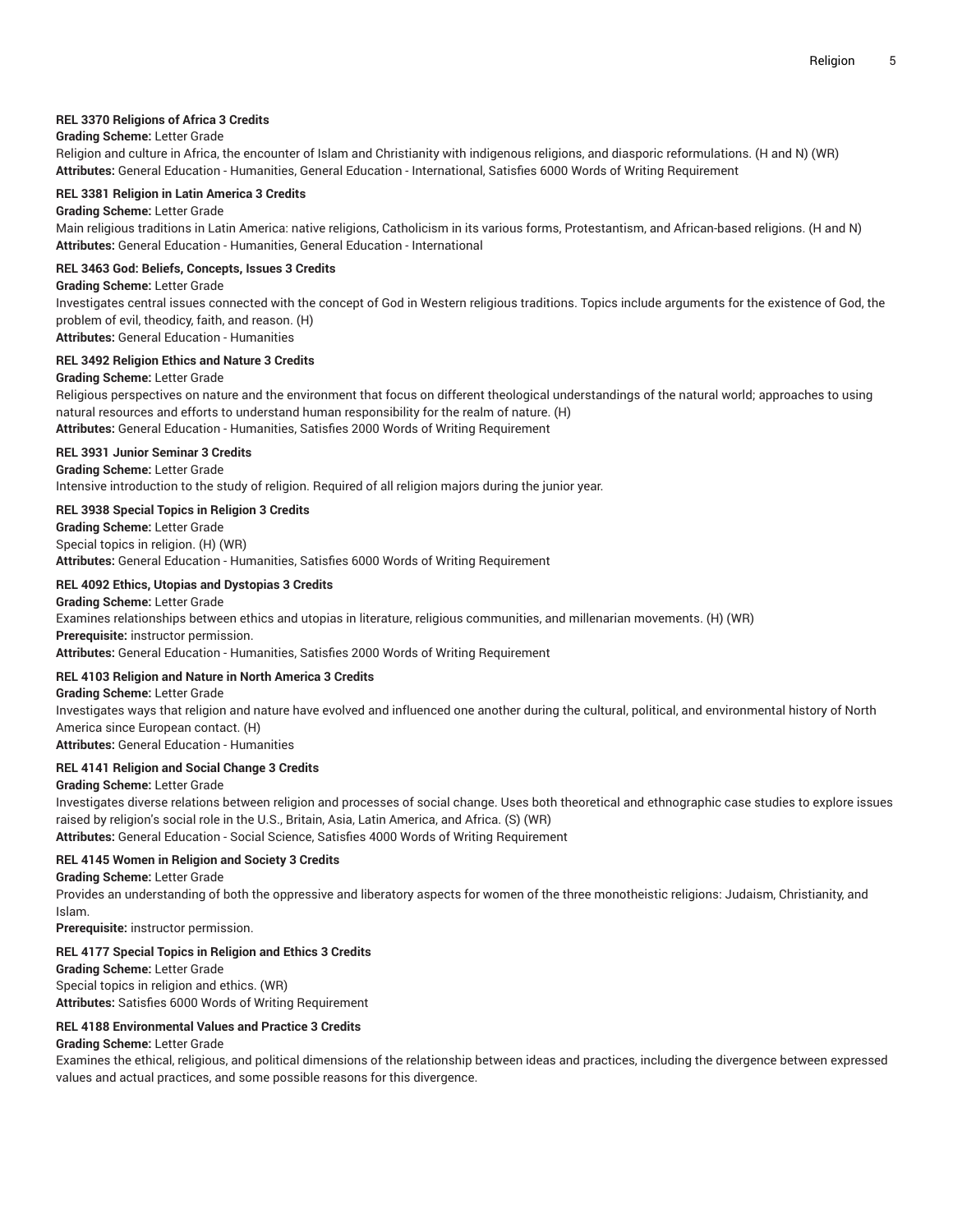# **REL 4209 Dead Sea Scrolls and Early Jewish Literature 3 Credits**

# **Grading Scheme:** Letter Grade

Explores the varieties of literature that arose within Judaism from 250 BCE to 220 CE, including selections from the Dead Sea Scrolls, the OT Pseudepigrapha, Philo, and Josephus. (H)

**Prerequisite:** refer to the department.

**Attributes:** General Education - Humanities

# **REL 4221 The Pentateuch 3 Credits**

**Grading Scheme:** Letter Grade

In-depth study of the Pentateuch (Genesis-Deuteronomy) in light of modern biblical scholarship. **Prerequisite:** instructor permission.

**REL 4349 Buddhist Meditation 3 Credits**

**Grading Scheme:** Letter Grade

Theory and practice of Buddhist meditation; focuses on the systems of meditation practice developed by the Theravada school in Sri Lanka and the main traditions of Chinese Buddhism.

**Prerequisite:** introduction to Buddhism or instructor permission.

# **REL 4367 The History of Islam in the Modern World 3 Credits**

#### **Grading Scheme:** Letter Grade

History of Muslims from the 18th century to the present with particular attention to certain critical issues and interpretations in relation to conditions of the modern world. (H and N) (WR)

**Prerequisite:** REL 2362.

**Attributes:** General Education - Humanities, General Education - International, Satisfies 6000 Words of Writing Requirement

#### **REL 4368 Global Islam 3 Credits**

#### **Grading Scheme:** Letter Grade

Addresses the need for a deeper understanding of the diversity of Muslim cultures/societies in the contemporary global context; combines topical and geographical approach and studies Islam as it intersects with broader social, cultural, political, and economic dynamics. **Prerequisite:** sophomore standing or higher.

#### **REL 4371 Islam in Africa 3 Credits**

#### **Grading Scheme:** Letter Grade

Development of Muslim societies in Africa from the 7th to the early 20th century with a focus on the religious dynamics that led to the formation of a multitude of African Muslim cultures.

**Prerequisite:** sophomore standing or higher.

#### **REL 4382 Religion and Politics in Latin America 3 Credits**

**Grading Scheme:** Letter Grade

Relationship between religion and politics in Latin America from a variety of perspectives and approaches. Addresses millenarian movements, gender, ethnicity and class, as well as church-state dynamics. (S and N)

**Attributes:** General Education - International, General Education - Social Science

# **REL 4393 Islam in the Americas 3 Credits**

**Grading Scheme:** Letter Grade Provides knowledge of Islam in the Americas from the 15th century to the present. (H) (WR) **Prerequisite:** instructor permission. **Attributes:** General Education - Humanities, Satisfies 6000 Words of Writing Requirement

#### **REL 4400 Religion and Psychology 3 Credits**

**Grading Scheme:** Letter Grade

Covers history of philosophy and religion on psychological theories of consciousness, intelligence, cognition, as well as the mind's role in the construction of knowledge, ignorance and morality, and it facilitates students in articulating their psychological models to explain human experience, belief, and well-being.

**Prerequisite:** Junior standing or higher.

#### **REL 4905 Individual Work 1-5 Credits**

#### **Grading Scheme:** Letter Grade

Majors or other advanced undergraduates who wish to supplement regular coursework by individual studies under guidance may apply to a member of the faculty for individual work.

**Prerequisite:** 9 credits in religion or department permission.

# **REL 4930 Special Topics in Religious Thought 3 Credits**

**Grading Scheme:** Letter Grade

Special topics in religious thought.